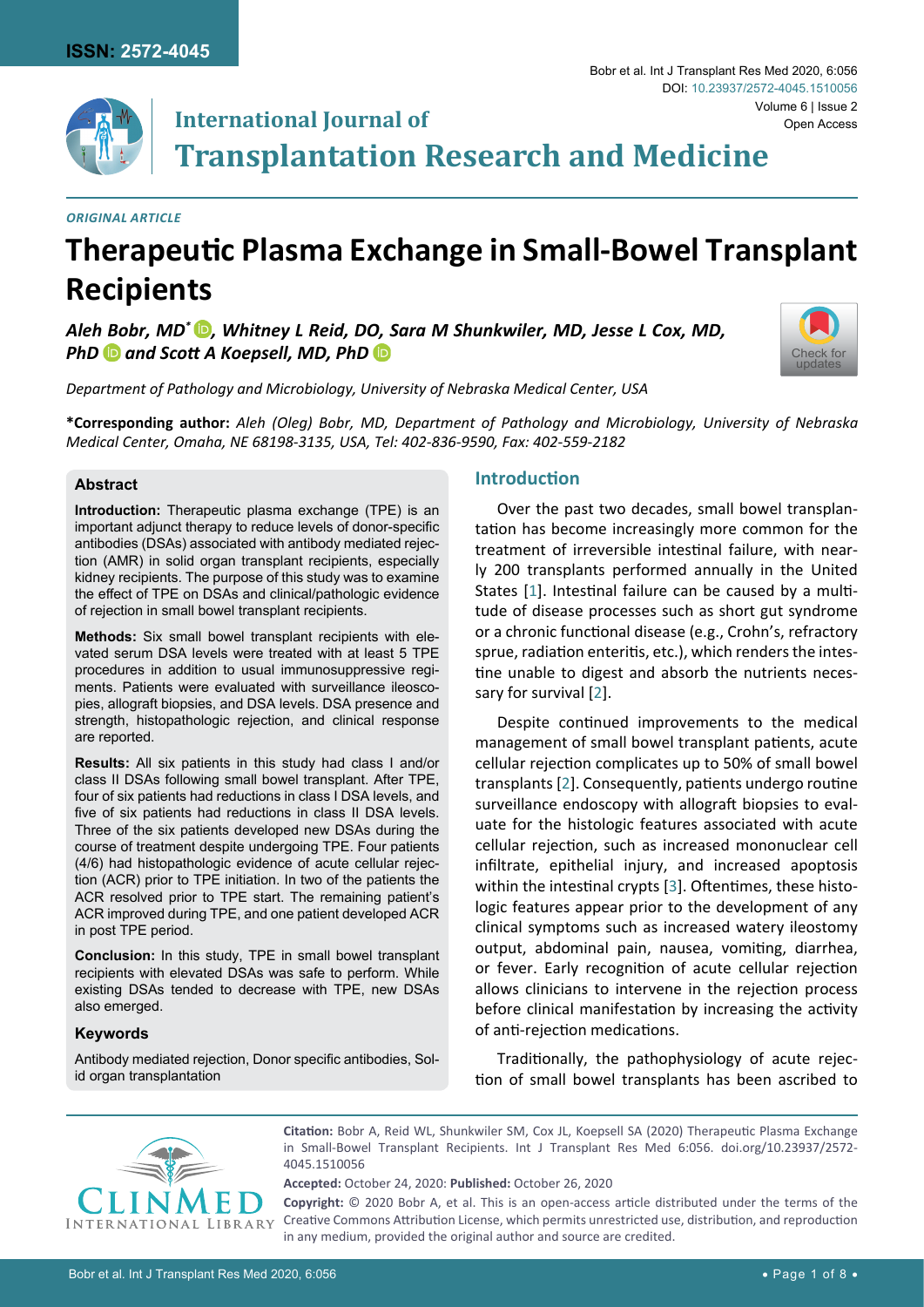the function and activity of T-cells within the mucosa of the transplanted organs. Recently, however, antibody mediated rejection (AMR) has been proposed as a contributing mechanism leading to acute rejection in small bowel transplant patients [[4](#page-6-4)]. AMR is the result of donor-specific antibodies (DSAs) directed against human leukocyte antigen (HLA) molecules located on the surface of nucleated cells, [[5](#page-6-5)] and is a well-known complication of solid organ transplantation, with DSAs developing in up to 50% of heart and kidney transplant recipients [[6](#page-6-6)]. Interestingly, it has recently been shown that the development of HLA antibodies after an intestinal transplant greatly increases the risk of both acute and chronic rejection, leading to a poor prognosis for both the patient and allograft [[4](#page-6-4)]. At the same time AMR, unlike ACR, does not have defined histologic criteria in small bowel transplant.

TPE has been shown by many studies to be beneficial in reducing the burden of circulating antibodies that are known to be the etiologic agent in various disease processes. TPE has been shown to be effective in reducing the number of DSAs in kidney transplant recipients which is reflected in designation of category I indication by American Society for Apheresis (ASFA) - "Disorders for which apheresis is accepted as first-line therapy, either as a primary standalone treatment or in conjunction with other modes of treatment" [\[7](#page-6-7),[8](#page-6-8)]. At the same time, the use of TPE in treatment of AMR of other solid organs (heart, liver, lungs) is not as effective or well-studied, earning category III indication from ASFA - "Optimum role of apheresis therapy is not established, decision making should be individualized" [\[8](#page-6-8),[9](#page-6-9)].

Because of the growing evidence that DSAs against donor small bowel tissue may play a significant role in rejection, we postulated that TPE may provide benefit to transplant patients by reducing levels of circulating DSAs. Here, we present our clinical experiences with six patients who received small bowel transplants, developed evidence of rejection, and were subsequently treated with TPE.

#### **Materials and Methods**

#### **Patients**

A total of six patients, (4 males, 2 females) between ages 5-41 were included in our study ([Table 1](#page-1-0)). All patients received isolated small bowel or multi-visceral organ transplants (liver, small bowel, pancreas). All patients received ganciclovir and trimethoprim-sulfamethoxazole (Bactrim) for infection prophylaxis against CMV and *Pneumocystis jiroveci*, respectively. Anti-rejection protocol medications were administered to all patients post-operatively including corticosteroids (methylprednisolone, prednisone, orprednisolone), tacrolimus, and anti-thymocyte globulin. Five out of six (5/6) patients received Mycophenolate mofetil and four out of six (4/6) received Basiliximab. The decision to undergo TPE was made by the transplant surgeons upon emergence of DSAs.

Following transplant, patients were followed with surveillance ileoscopy and allograft biopsies, as well as assessment of serial serum DSA levels to assess for evidence of rejection. Once biopsies revealed histologic evidence of acute rejection and/or donor specific antibodies were identified, doses of the above-mentioned anti-rejection medications were increased, IVIG and Rituximab (5/6 patients) were introduced, and patients were offered TPE by the clinical transplant team.

#### **Apheresis parameters**

TPE was initiated between 12-58 days post-transplant and was generally scheduled to occur every other day [\(Table 2](#page-2-0)). All patients had vascular access through central venous catheters (3 subclavian, 1 internal jugular, 2 femoral lines). The procedure was conducted using the COBE® Spectra Apheresis System (TerumoBCT, Inc., Lakewood, CO) using standard protocols [\[10](#page-6-3)]. Total exchange volumes were calculated using the Nadler equation and all patients had 1 plasma volume exchange.

| <b>Patient</b> | <b>Sex</b> | Age at transplant | Type of transplant                              | <b>Indication for Transplant</b>                                                                           |
|----------------|------------|-------------------|-------------------------------------------------|------------------------------------------------------------------------------------------------------------|
|                | Male       | 29                | Liver, SB, Pancreas                             | Short-gut syndrome secondary to<br>mesenteric and portal vein thrombosis<br>with subsequent bowel necrosis |
| $\mathcal{P}$  | Male       | 5                 | Isolated SB transplant                          | Short-gut syndrome secondary to<br>gastrochisis and enterocutaneous fistulas<br>and bowel ischemia         |
| 3              | Male       | 15                | Isolated SB and partial colonic<br>transplant   | Short-gut syndrome secondary to jejunal<br>atresia                                                         |
| 4              | Female     | 6                 | Isolated SB, followed by Liver, SB,<br>Pancreas | Short-gut syndrome secondary to<br>intestinal volvulus due to congenital<br>malrotation                    |
| 5              | Male       | 41                | Isolated SB, followed by Liver, SB,<br>Pancreas | Short-gut syndrome secondary to bowel<br>resections following trauma                                       |
| 6              | Female     | 10                | Isolated SB, followed by Liver, SB,<br>Pancreas | Short-gut syndrome secondary to midgut<br>volvulus                                                         |

<span id="page-1-0"></span>**Table 1:** Patient Demographics.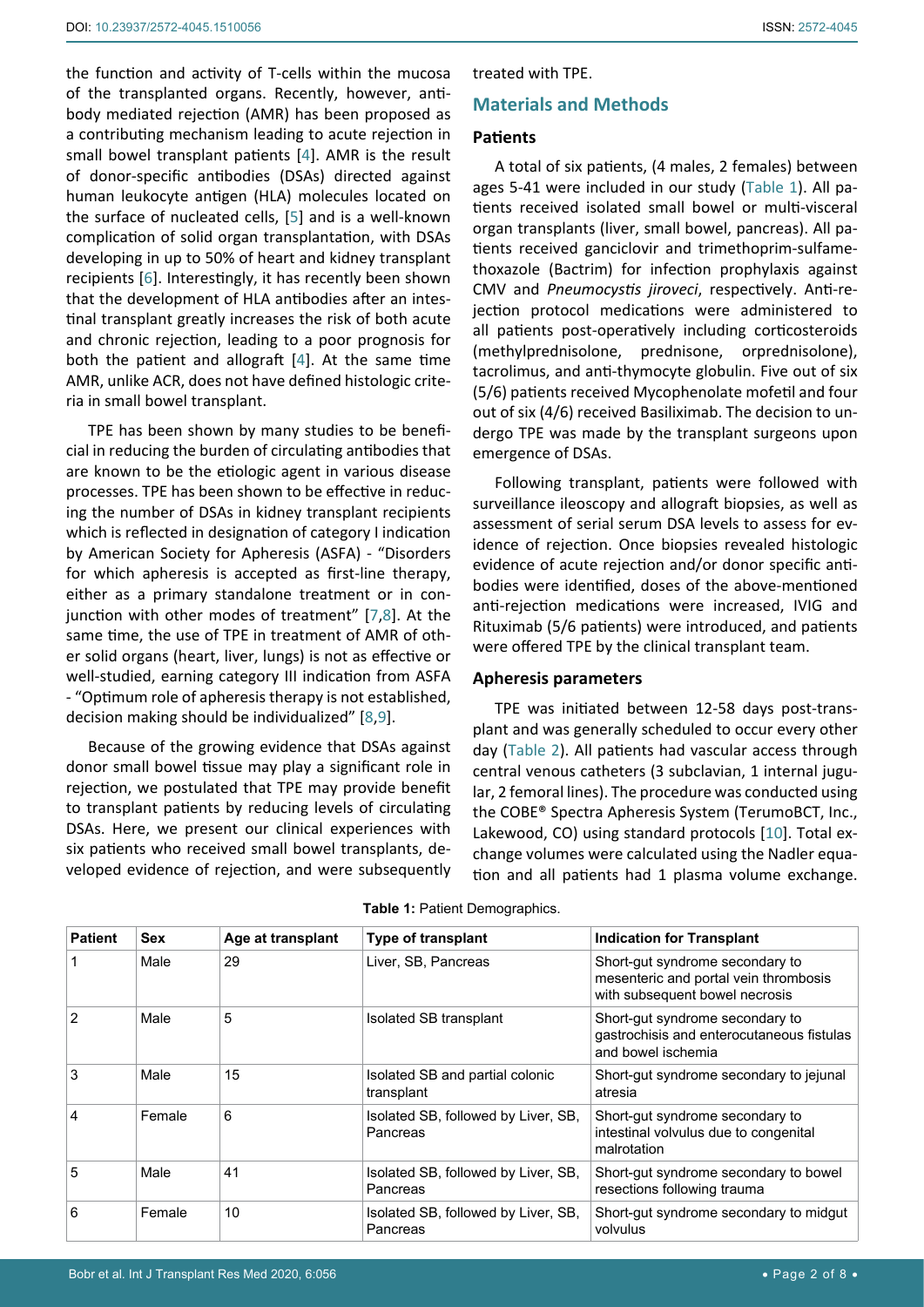| <b>Patient</b> | # of Days post-transplant<br>apheresis initiated | <b>Frequency</b>                      | <b>Replacement fluid</b>                                     | Total # of Apheresis<br>procedures |  |
|----------------|--------------------------------------------------|---------------------------------------|--------------------------------------------------------------|------------------------------------|--|
|                | 34 days                                          | Every other day                       | 2000 ml 5% albumin and 1500 ml<br>plasma; 3500 ml 5% albumin |                                    |  |
| $2^*$          | 21 days                                          | Every other day                       | 750 ml plasma after RBC prime                                | 5                                  |  |
| 3              | 28 days                                          | Every other day                       | 2000 ml 5% albumin                                           |                                    |  |
| $\mathbf{4}^*$ | 15 days                                          | Variable; Daily or Every<br>other day | 500 ml 5% albumin and 500 ml<br>plasma after RBC prime       | 11                                 |  |
| 5              | 12 days                                          | Every other day                       | 1000 ml 5% albumin and 2300 ml<br>of plasma                  | 7                                  |  |
| $6^*$          | 58 days                                          | Every other day                       | 1500 ml 5% albumin and 500 ml<br>plasma                      | 5                                  |  |

<span id="page-2-0"></span>**Table 2:** Apheresis data.

\*: Pediatric patient.

# <span id="page-2-1"></span>**Table 3:** Pre and post apheresis donor specific antibodies.

| <b>Patient</b> | <b>DSAs</b>                        |                  |               |                  |            |                                                                       |  |  |
|----------------|------------------------------------|------------------|---------------|------------------|------------|-----------------------------------------------------------------------|--|--|
|                | Pre TPE                            |                  |               | <b>DSA Trend</b> |            |                                                                       |  |  |
|                |                                    | <b>Days 1-14</b> | Days 14-28    | Days 28-55       | Days 56-82 |                                                                       |  |  |
| $\mathbf{1}$   |                                    | Day 8            | <b>Day 16</b> | <b>Day 31</b>    |            | Class I -Decreased<br>level of A2 and<br>disappearance of<br>A3, B57. |  |  |
|                | Class I:                           | Class I:         | Class I:      | Class I:         |            | Class II -<br>Disappearance of<br>DQA1, new weak<br>DQ6.              |  |  |
|                | A2(M)                              | A2 (W)           | A2 (W)        | A2 (W)           |            |                                                                       |  |  |
|                | A3 (W)                             |                  | B57 (W)       |                  |            |                                                                       |  |  |
|                | B57 (W)                            |                  |               |                  |            |                                                                       |  |  |
|                | Class II: DQA1'01:03 (S) Class II: |                  | Class II:     | Class II:        |            |                                                                       |  |  |
|                | DQA1'01:01 (M)                     | DQ6 (M)          | DQ6 (M)       | DQ6 (W)          |            |                                                                       |  |  |
|                | DQA1'01:02 (M)                     |                  |               |                  |            |                                                                       |  |  |
|                | DQA1'02:01 (W)                     |                  |               |                  |            |                                                                       |  |  |
|                |                                    |                  |               |                  |            |                                                                       |  |  |
| $\overline{2}$ |                                    | Day 6            | <b>Day 20</b> | <b>Day 28</b>    |            | Class I-<br>Disappearance of<br>A30, new weak<br>CW6 and CW17.        |  |  |
|                | Class I:                           | Class I:         | Class I:      | Class I:         |            | Class II-<br>Disappearance of<br>DR7, new DQ7 and<br>DQ9.             |  |  |
|                | A30 (M)                            | A30 (W)          | A30 (W)       | CW6 (W)          |            |                                                                       |  |  |
|                |                                    | B57 (W)          | B57 (W)       | CW17 (W)         |            |                                                                       |  |  |
|                |                                    | CW6 (W)          | CW6 (W)       |                  |            |                                                                       |  |  |
|                |                                    | CW17 (W)         | CW17 (W)      |                  |            |                                                                       |  |  |
|                | <b>Class II</b>                    | Class II:        | Class II:     | Class II:        |            |                                                                       |  |  |
|                | <b>DR7</b> (M)                     | DR7 (W)          | DR7 (W)       | DQ7 (M)          |            |                                                                       |  |  |
|                |                                    | DQ7 (S)          | DQ7 (S)       | DQ9 (M)          |            |                                                                       |  |  |
|                |                                    | DQ9 (M)          | DQ9 (M)       |                  |            |                                                                       |  |  |
|                |                                    |                  |               |                  |            |                                                                       |  |  |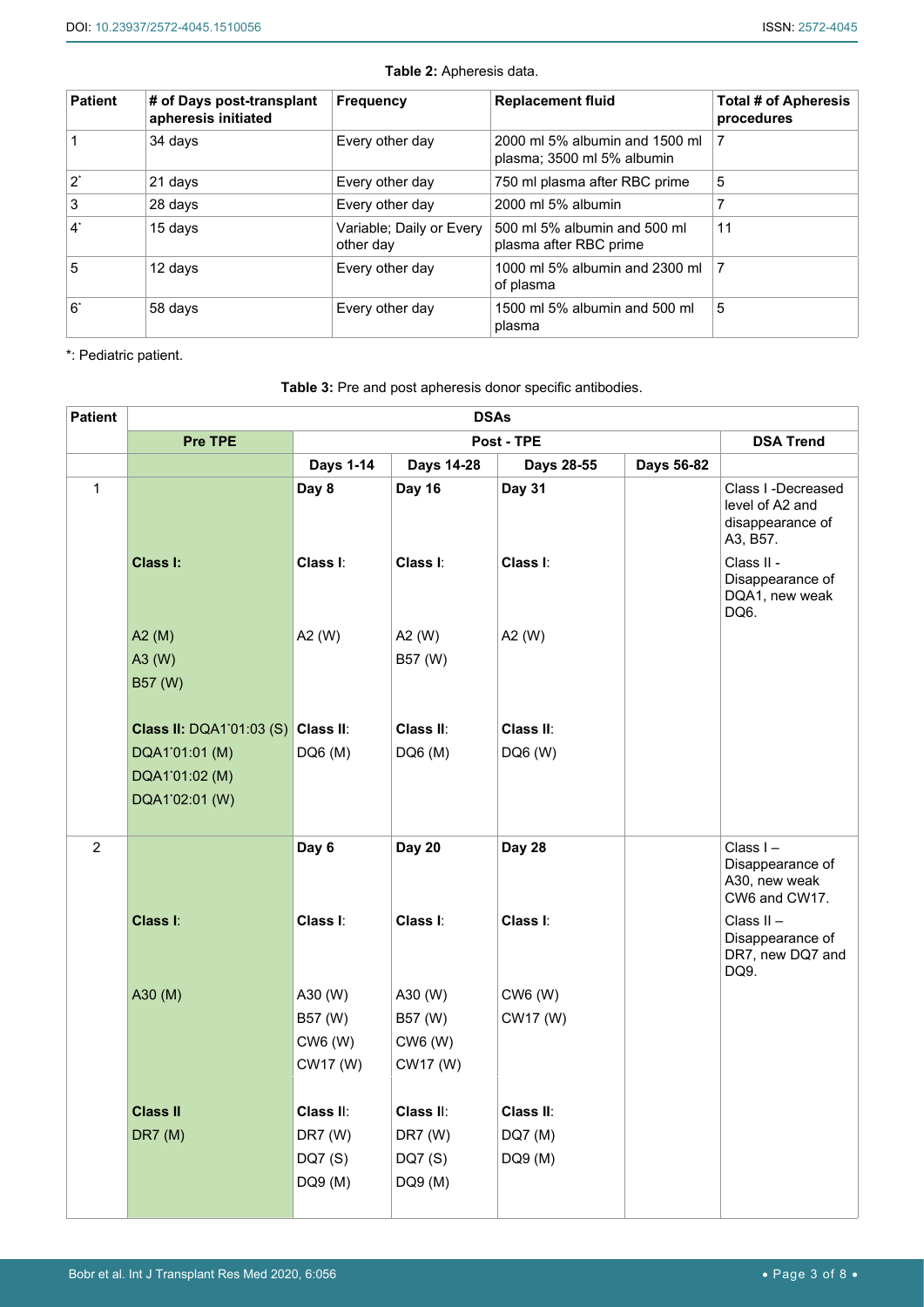| $\mathsf 3$    |                          | Day 5       |               | <b>Day 40</b> | <b>Day 71</b> | Class I-<br>Disappearance of<br>B58.                                       |
|----------------|--------------------------|-------------|---------------|---------------|---------------|----------------------------------------------------------------------------|
|                | Class I:                 | Class I:    |               | Class I:      | Class I:      | Class II-<br>Disappearance of<br>DQ2 and DQA1'05.                          |
|                | B58 (M)                  | B58 (W)     |               | No DSA        | No DSA        |                                                                            |
|                | Class II:                | Class II:   |               | Class II:     | Class II:     |                                                                            |
|                | DQ2(S)                   | DQ2(M)      |               | No DSA        | No DSA        |                                                                            |
|                | DQA1'05 (S)              | DQA1'05 (M) |               |               |               |                                                                            |
| $\overline{4}$ |                          | Day 7       | <b>Day 15</b> | <b>Day 30</b> |               | Class I - Decreased<br>levels of A2, A68,<br>B57. Disappearance<br>of CW8. |
|                | Class I:                 | Class I:    | Class I:      | Class I:      |               | Class II - New DQ2<br>and DR53. DR53<br>disappeared on<br>follow up.       |
|                | A2(S)                    | A2 $(S)$    | A2 $(M)$      | A2 $(M)$      |               |                                                                            |
|                | A68 (M)                  | A68 (L)     | A68 (L)       | A68 (L)       |               |                                                                            |
|                | B57(L)                   | B57 (M)     | B57(L)        | B57 (VL)      |               |                                                                            |
|                | <b>CW8 (L)</b>           | CWS(L)      | CW8 (L)       |               |               |                                                                            |
|                | <b>Class II: No DSAs</b> | Class II:   | Class II:     | Class II:     |               |                                                                            |
|                |                          | DR53 (L)    | DQ2(L)        | DQ2(L)        |               |                                                                            |
|                |                          | DQ2 (VL)    |               |               |               |                                                                            |
| $\sqrt{5}$     |                          | Day 1       |               |               |               | Class I - No<br>change.                                                    |
|                | Class I:                 | Class I:    |               |               |               | Class II - No<br>change.                                                   |
|                | A2(S)                    | A2 $(S)$    |               |               |               |                                                                            |
|                | B8(L)                    | B8(L)       |               |               |               |                                                                            |
|                | Class II:                | Class II:   |               |               |               |                                                                            |
|                | DR53(S)                  | DR53 (S)    |               |               |               |                                                                            |
|                | DQ8 (S)                  | DQ8 (S)     |               |               |               |                                                                            |
|                | <b>DR4 (S)</b>           | DR4(S)      |               |               |               |                                                                            |
|                | DQ2 (M)                  | DQ2 (M)     |               |               |               |                                                                            |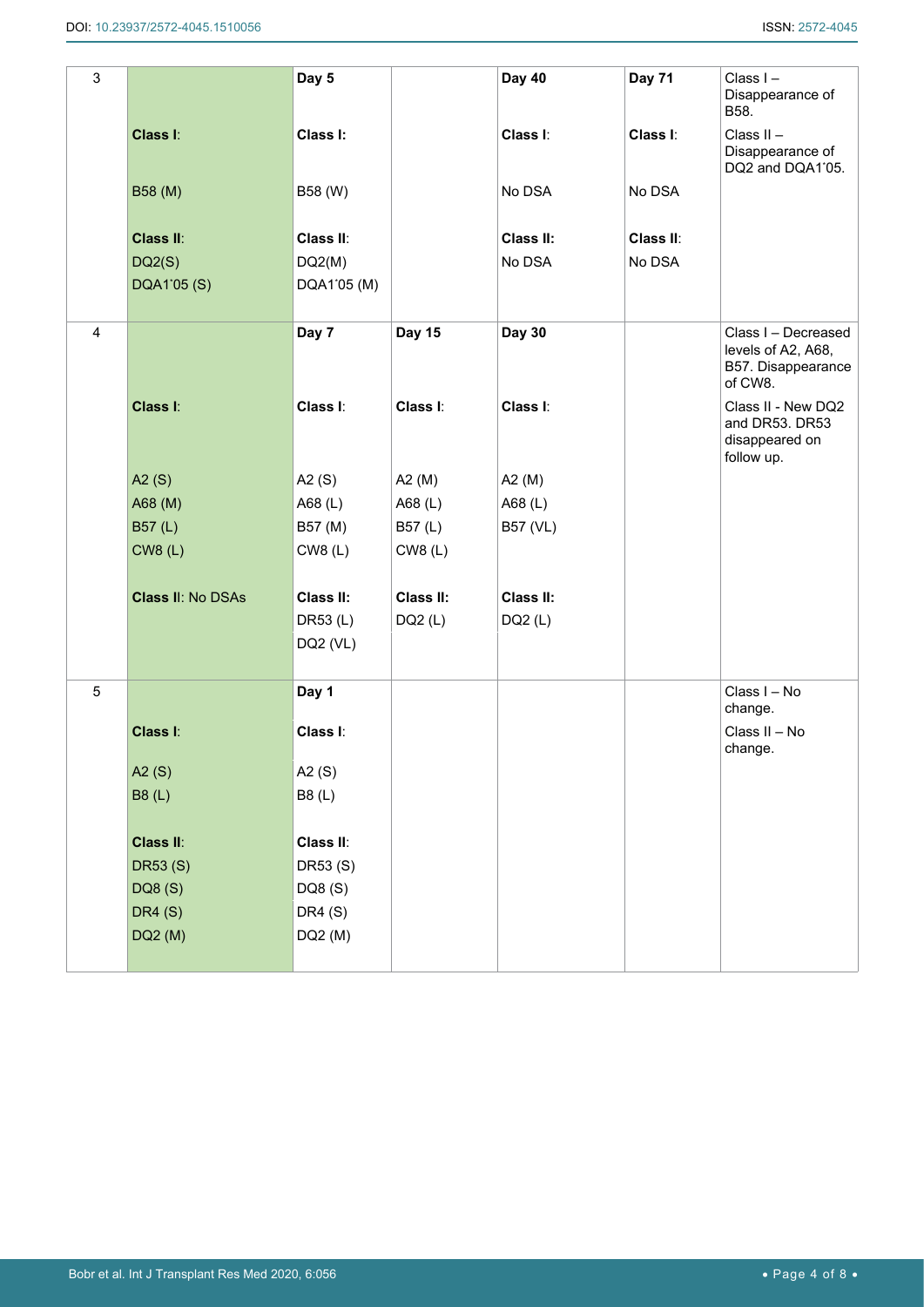| 6 |                  | Day 8             | <b>Day 16</b> | Day 42         | Day 80            | Class I - Not<br>applicable.                                                            |
|---|------------------|-------------------|---------------|----------------|-------------------|-----------------------------------------------------------------------------------------|
|   | Class I:         | Class I:          | Class I:      | Class I:       | Class I:          | Class II -<br>Decrease in level<br>of DPB1'04:02.<br>Disappearance of<br>DR52 and DR13. |
|   | No DSAs          | No DSAs           | No DSAs       | No DSAs        | No DSAs           |                                                                                         |
|   | <b>Class II:</b> | Class II:         | Class II:     | Class II:      | Class II:         |                                                                                         |
|   | DQ7(S)           | DQ7(S)            | DQ7 (S)       | DQ7(S)         | DQ7(S)            |                                                                                         |
|   | DR13(S)          | DR13 (W)          | DR13 (W)      | DR13 (W)       | DPB1'04:02<br>(W) |                                                                                         |
|   | <b>DR52 (M)</b>  | DPB1'04:02<br>(W) |               | DPB1'04:02 (W) |                   |                                                                                         |
|   | DPB1'04:02 (M)   |                   |               |                |                   |                                                                                         |

Green: Pre-apheresis; Day 8 - days post last TPE day; See Materials and Methods for antibody strength abbreviations.

The replacement fluid consisted of either all plasma or a combination of 5% albumin and plasma, except one patient where replacement fluid was all 5% albumin. Patients that had endoscopic biopsies taken within 48 hours of initiation of TPE were provided replacement fluid consisting of 100% plasma as these patients were at increased risk of bleeding. For extracorporeal anticoagulation during the procedure, anticoagulant citrate dextrose solution formula A (ACD-A) was used at an anticoagulant to whole blood ratio of 1:12. All patients received prophylactic IV calcium gluconate (1-2 grams) during the procedure as prophylaxis against citrate toxicity. One unit of cross-matched red cells was used for priming the apheresis machine prior to exchange in two of three pediatric patients, weighing less than 20 kg.

## **DSAs**

Initial donor specific antibody levels were drawn between 1 and 18 days of transplant. The strength of Class I and Class II HLA donor specific antibodies was determined by Luminex® LabScreen® single antigen bead assay (One Lambda, Thermo Fisher Scientific) and categorized according to the mean florescence intensity (MFI) with the following reference ranges: very Low = 500-999 (VL), low = 1,000- 4,999 (L), moderate = 5,000- 9,999 (M), and strong = >10,000 (S). During the study, new MFI reference ranges were used to classify DSA strength (weak = 1,000 - 4,999 (W), moderate = 5,000- 9,999 (M), and strong >10,000 (S)) as background interference was high in the range below 1,000 MFI. Donor specific antibody levels were compared before and after the initiation of TPE ([Table 3\)](#page-2-1). The post TPE results are dated from the last day of TPE and presented in 4 time frames: Days 1-13, 14-27, 28-55 and days 56-82 after the last day of TPE. If multiple results were present in the time frame, the result with the highest number of DSA was selected.

# **Small Bowel Allograft Biopsies**

Biopsies of the proximal and distal small bowel allograft were collected on a weekly or bi-weekly basis, with more frequent ileoscopy and biopsies during times of clinical concern. The biopsies were collected and fixed in 10% buffered formalin prior to embedding in paraffin wax. Slides were prepared using standard techniques. Two hematoxylin and eosin stained slides were prepared from each biopsy with 2-3 serial sections per slide. Biopsies were examined by gastrointestinal/transplant pathologists and evaluated for histologic evidence of acute rejection according to the International Grading Scheme for acute cellular rejection ([Table 4](#page-5-0)) [\[3](#page-6-2),[11\]](#page-6-10). Biopsy results were collated in four time frames after the last day of TPE (days 1-13, 14-27, 28-55 and days 56-82) with most representative/informative result displayed from each timeframe, if multiple biopsies have been performed.

# **Results**

To determine potential benefits of TPE toward mitigating small bowel transplant rejection, we examined three different parameters in the post-apheresis period: 1) DSA presence and strength; 2) Histopathologic findings in allograft biopsies; 3) Clinical response.

All six patients included in this series had Class I and/ or Class II donor specific antibodies following transplant. In 5 out of 6 patients, existing DSAs either disappeared or had levels that were reduced following TPE ([Table](#page-2-0)  [2](#page-2-0)). One patient had complete resolution of DSAs. Three of the six patients developed new DSAs despite being treated with TPE. In 2 of the patients with new DSAs, the new antibodies were weak, while in one (#2) they were of strong and moderate strength. Overall, there was a trend in existing DSA strength decrease and disappearance, more pronounced in the third time period after TPE (days 28-55).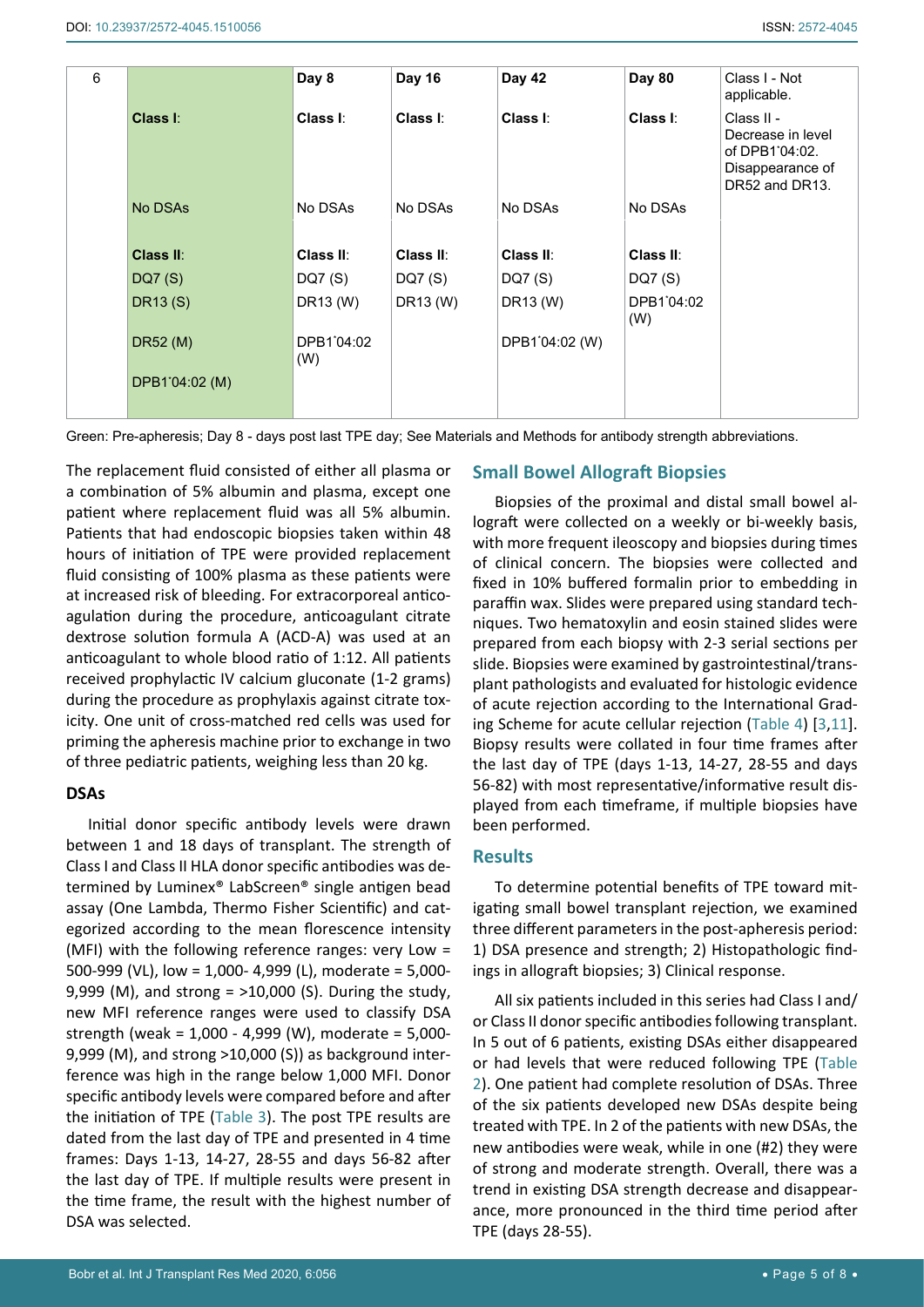|                         | Pre TPE     |               | <b>Post TPE</b><br>Days 1-13 |               | <b>Post TPE</b><br>Days 14-27 |               | Post TPE<br><b>Days 28-55</b> |               | <b>Post TPE</b><br>Days 56-82 |               |  |
|-------------------------|-------------|---------------|------------------------------|---------------|-------------------------------|---------------|-------------------------------|---------------|-------------------------------|---------------|--|
|                         |             |               |                              |               |                               |               |                               |               |                               |               |  |
|                         | <b>Prox</b> | <b>Distal</b> | <b>Prox</b>                  | <b>Distal</b> | <b>Prox</b>                   | <b>Distal</b> | <b>Prox</b>                   | <b>Distal</b> | Prox                          | <b>Distal</b> |  |
|                         | N           | <b>MS</b>     | N                            | U             | N                             | U             | U                             | N             | N                             | U             |  |
| $\mathbf{2}$            | Md          | Md            | N                            | N             | N                             | N             | N                             | N             | n/a                           | n/a           |  |
| 3                       | <b>MS</b>   | <b>MS</b>     | N                            | U             | N                             | N             | N                             | N             | <b>MS</b>                     | <b>MS</b>     |  |
| $\overline{\mathbf{4}}$ | MI          |               | MI                           | N             | N                             | N             | N                             | N             | N                             | N             |  |
| 5                       | N           | $\cup$        | N                            | MI            |                               | U             | N                             | N             | N                             | N             |  |
| 6                       | MI          |               | N                            | N             | N                             | N             | N                             | N             | MI                            | N             |  |

<span id="page-5-0"></span>**Table 4:** Post-Transplant small bowel allograft biopsies for assessment of cellular rejection.

Green: Pre-apheresis (most recent evaluable biopsy); n/a: Not applicable (biopsy not taken); N: Negative for ACR; I: Indeterminate for ACR; Ml: Mild ACR; Md: Moderate ACR; MS: moderate-severe ACR; U: Unable to evaluate.

Small bowel biopsies were taken during scheduled surveillance endoscopy or when a positive DSA result was obtained ([Table 4](#page-5-0)). All of the patients got a biopsy at least a week after TPE with the majority having follow up biopsies for 4 or more weeks post procedure. The justification for this follow up schedule is based on experience and literature findings that the changes in response to treatment of ACR appear a week after the treatment has started, with complete resolution in 3 weeks if successful [\[12](#page-6-11)]. Biopsy results were collated into four time frames post TPE: Days 1-13, 14-27, 28-56 and 57-82 (0-2, 2-4, 4-8 and 8-12 weeks respectively) Five patients (#1, #2, #3, #4, #6) had biopsies that were diagnostic for varying degrees of ACR prior to the start of TPE. One patient (#5) did not develop ACRuntil the post-apheresis period. Four patients (#1, #2,#3,#6) who had histologic evidence of rejection prior to TPE had a histologic resolution of findings during or in the first 2 weeks after TPE. The remaining 2 patients had resolution of histological findings later (including patient #5 with first histologically confirmed rejection signs in post TPE period). Interestingly, some patients did develop recurrence of histologic findings later on between the weeks 8 and 12.

Only 1/6 patients displayed clinical signs and symptoms of acute rejection (increased watery ostomy output, bloating, and abdominal pain) prior to the laboratory diagnosis of acute rejection being made. These symptoms persisted and were present after completion of the scheduled apheresis procedures. While the majority of patients was being examined in the study did not have objective clinical signs of rejection (watery ileostomy output or fever), it was difficult to obtain information regarding possible subjective symptoms such as nausea and pain, as some patients were intubated and sedated.

## **Discussion**

Acute rejection in small bowel transplant patients is likely caused by a combination of both antibody-mediated and T-cell mediated processes. The management

Bobr et al. Int J Transplant Res Med 2020, 6:056 **• Page 6 of 8 • Page 6 of 8 •** Page 6 of 8 • Page 6 of 8 • Page 6 of 8 • Page 6 of 8 • Page 6 of 8 • Page 6 of 8 • Page 6 of 8 • Page 6 of 8 • Page 6 of 8 • Page 6 of 8 • P

of suspected acute rejection in intestinal transplant patients is complex, and a number of factors may contribute to the efficacy of treatment of acute antibody mediated and/or cellular rejection. Currently, small bowel transplant patients are managed using a variety of medical approaches, principally through the use of immunomodulatory agents (e.g. thymoglobulin, IVIG, rituximab, corticosteroids). While some of the mechanisms mediating small bowel transplant rejection suggest that donor specific antibodies may contribute to clinical symptoms, the role of TPE has not been established within this patient population. The use of plasmapheresis in small bowel transplant rejection has been described in 2 case reports, suggesting that a combination of TPE with bortezomib had variable success (1 patient had induction of tolerance, while other needed additional intervention) [[13](#page-7-0),[14](#page-7-1)]. Interestingly, plasmapheresis in the setting of small intestine transplant has been tried for management of AIHA due to new red cell autoantibody formation and management of passenger lymphocyte syndrome [[15](#page-7-2),[16\]](#page-7-3). Two studies coming from Germany and France retrospectively evaluated the significance of DSAs post-intestinal transplantation [[17](#page-7-4),[18\]](#page-7-5). In the first study, Gerlach UA, et al. found 10 patients among a larger rejection cohort that had evidence of AMR. The investigators used a treatment protocol that included steroids, rituximab, plasmapheresis and IVIG and were successful in eliminating DSA sin 8 of 10 patients with one extra patient having no evidence of impaired graft function despite presence of DSAs. Unfortunately the strength of the antibodies was not discussed in the paper. Despite similarities in immunosuppression protocol and overall outcomes, there are differences in the DSA persistence between our findings and in the study by Gerlach, et al. Despite an overall similar trend in existing DSA reduction with TPE, we completely eliminated DSA only in only 1 out of 6 patients. In the second study by Petit LM, et al., TPE was a part of initial treatment for the AMR alongside with steroids and IVIG, which was followed by rescue treatment including ATG, rituximab, ecolizumab, infliximab and boretezomib. Due to differences in algorithm, it is hard to compare the outcomes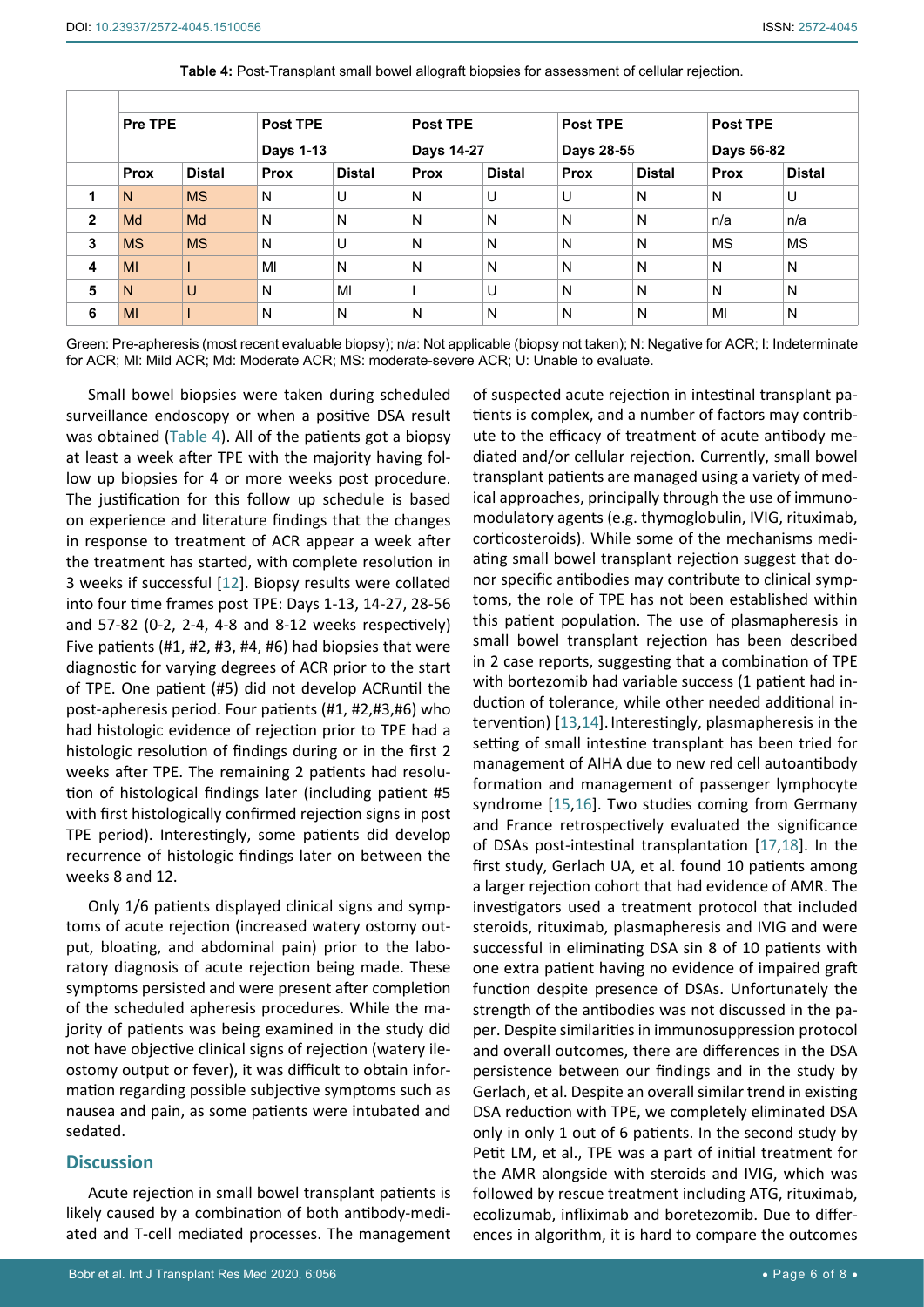and assess the impact of TPE. Confounding results is that a cohort of the patients ( $n = 10$ ) had DSAs, but lacked clinical symptoms. Also, all the patients who had clinical symptoms had evidence of ACR alongside with AMR, which is more reflective to our cohort. The Petit, et al., did not specifically evaluate the effectiveness of the plasmapheresis in this cohort, focusing more on the clinical outcomes.

Our study examined the potential impact of performing TPE in patients that demonstrated both histologic evidence of acute rejection and elevated DSAs. For a majority of TPE procedures, plasma was used as the replacement fluid in majority of the patients out of concern of hemorrhagic complications of acute rejection of the small intestine or from the bleeding risk associated with frequent endoscopic biopsies of the allograft. Overall, there were no TPE-related complications during the 42 procedures and we conclude that performing TPE in small bowel transplant patients is safe.

In 5 out 6 patients we observed the tendency in existing DSAs to disappear or decrease in strength. Patient #5 who did not have change in DSA strength of number, unfortunately, had only 1 measurement of DSA levels immediately after TPE. As highlighted by patients #3 and #4, reductions in DSA levels can take more than 2 weeks to occur, so it is unknown whether patient #5 received any DSA level benefit. Unfortunately, half the patients in this series developed new DSAs during rejection treatment that included TPE. The new DSAs tended to be weak in strength.

Interpretation of histologic evidence of rejection and possible influence of TPE on resolution of histologic factors was examined with TPE. In 5 patients who had histologic evidence of ACR prior TPE, the ACR resolved by week 4 post TPE. In the remaining patient whose biopsy didn't have enough crypts to be evaluated for rejection before TPE, did have a biopsy with mild rejection in the first 2 week post TPE, but ACR in this patient also resolved by day 28 post TPE. This timeline of resolution of ACR post TPE is similar to the previously published experience [[12\]](#page-6-11). At the same time, TPE is only part of the protocol and in the absence of clinical studies it is impossible to evaluate the individual input of TPE on ACR resolution.

## **Conclusions**

The six patients in the series along with the two previous case reports evaluating the role of TPE in the setting of small bowel transplantation are too small to draw clear conclusions. In addition, individualized changes in immunosuppressive regimens in addition to TPE make studying this population difficult. Overall, TPE likely had an effect to reduce existing DSA antibody levels in 5 out of 6 patients. Small bowel transplant recipients undergoing TPE had ACR resolution in all 6 patients 28 days after conclusion of TPE. Due to limitations of this study

and the current case reports, definitive conclusions cannot be made, and performing TPE in small bowel transplant patients with elevated DSAs should be considered as ASFA category III - optimum role for apheresis therapy is not established and decision to perform apheresis should be individualized.

# **Conflict of Interest**

None.

## **Funding**

None.

## **References**

- <span id="page-6-0"></span>1. [Berger M, Zeevi A, Farmer DG, Abu-Elmagd KM \(2012\) Im](https://pubmed.ncbi.nlm.nih.gov/23181675)[munologic challenges in small bowel transplantation. Am J](https://pubmed.ncbi.nlm.nih.gov/23181675)  [Transplant 12: S2-S8.](https://pubmed.ncbi.nlm.nih.gov/23181675)
- <span id="page-6-1"></span>2. [Garg M, Jones RM, Vaughan RB, Testro AG \(2011\) Intes](https://pubmed.ncbi.nlm.nih.gov/21595748)[tinal transplantation: Current status and future directions. J](https://pubmed.ncbi.nlm.nih.gov/21595748)  [Gastroenterol Hepatol 26: 1221-1228.](https://pubmed.ncbi.nlm.nih.gov/21595748)
- <span id="page-6-2"></span>3. [Remotti H, Subramanian S, Martinez M, Kato T, Magid MS](https://pubmed.ncbi.nlm.nih.gov/22742549)  [\(2012\) Small-bowel allograft biopsies in the management](https://pubmed.ncbi.nlm.nih.gov/22742549)  [of small-intestinal and multivisceral transplant recipients:](https://pubmed.ncbi.nlm.nih.gov/22742549)  [histopathologic review and clinical correlations. Arch Pathol](https://pubmed.ncbi.nlm.nih.gov/22742549)  [Lab Med 136: 761-771.](https://pubmed.ncbi.nlm.nih.gov/22742549)
- <span id="page-6-4"></span>4. [Wu GS \(2016\) Updates on antibody-mediated rejection in](https://pubmed.ncbi.nlm.nih.gov/27683635)  [intestinal transplantation. World J Transplant 6: 564-572.](https://pubmed.ncbi.nlm.nih.gov/27683635)
- <span id="page-6-5"></span>5. [Ahmed T, Senzel L \(2012\) The role of therapeutic aphere](https://pubmed.ncbi.nlm.nih.gov/22411078)[sis in the treatment of acute antibody-mediated kidney re](https://pubmed.ncbi.nlm.nih.gov/22411078)[jection. J Clin Apher 27: 173-177.](https://pubmed.ncbi.nlm.nih.gov/22411078)
- <span id="page-6-6"></span>6. [Valenzuela N, Reed EF \(2013\) Antibodies in transplanta](https://pubmed.ncbi.nlm.nih.gov/23775730)[tion: The effects of HLA and non-HLA antibody binding and](https://pubmed.ncbi.nlm.nih.gov/23775730)  [mechanisms of injury. Methods Mol Biol 1034: 41-70.](https://pubmed.ncbi.nlm.nih.gov/23775730)
- <span id="page-6-7"></span>7. [Chisa Yamada, Daniel S Ramon, Marilia Cascalho, Randall](https://pubmed.ncbi.nlm.nih.gov/25385678)  [S Sung, Alan B Leichtman, et al. \(2014\) Efficacy of plas](https://pubmed.ncbi.nlm.nih.gov/25385678)[mapheresis on donor-specific antibody reduction by HLA](https://pubmed.ncbi.nlm.nih.gov/25385678)  [specificity in post-kidney transplant recipients. Transfusion](https://pubmed.ncbi.nlm.nih.gov/25385678)  [55: 727-735.](https://pubmed.ncbi.nlm.nih.gov/25385678)
- <span id="page-6-8"></span>8. [Anand Padmanabhan, Laura Connelly-Smith, Nicole Aqui,](https://pubmed.ncbi.nlm.nih.gov/31180581)  [Rasheed A Balogun, Reinhard Klingel, et al. \(2019\) Guide](https://pubmed.ncbi.nlm.nih.gov/31180581)[lines on the use of therapeutic apheresis in clinical practice:](https://pubmed.ncbi.nlm.nih.gov/31180581)  [Evidence-based approach from the Writing Committee of](https://pubmed.ncbi.nlm.nih.gov/31180581)  [the American Society for Apheresis -the eighth special is](https://pubmed.ncbi.nlm.nih.gov/31180581)[sue. J Clin Apher 34: 171-354.](https://pubmed.ncbi.nlm.nih.gov/31180581)
- <span id="page-6-9"></span>9. [Jackups R, Canter C, Sweet SC, Mohanakumar T, Morris](https://pubmed.ncbi.nlm.nih.gov/23426730)  [GP \(2013\) Measurement of donor-specific HLA antibodies](https://pubmed.ncbi.nlm.nih.gov/23426730)  [following plasma exchange therapy predicts clinical out](https://pubmed.ncbi.nlm.nih.gov/23426730)[come in pediatric heart and lung transplant recipients with](https://pubmed.ncbi.nlm.nih.gov/23426730)  [antibody-mediated rejection. J Clin Aphere 28: 301-308.](https://pubmed.ncbi.nlm.nih.gov/23426730)
- <span id="page-6-3"></span>10. [Cox J, Koepsell SA, Shunkwiler SM \(2016\) Therapeutic](https://pubmed.ncbi.nlm.nih.gov/27142429)  [plasma exchange and pregnancy: A case report and guide](https://pubmed.ncbi.nlm.nih.gov/27142429)[lines for performing plasma exchange in a pregnant patient.](https://pubmed.ncbi.nlm.nih.gov/27142429)  [J Clin Apher 32: 191-195.](https://pubmed.ncbi.nlm.nih.gov/27142429)
- <span id="page-6-10"></span>11. [Tong Wu, Kareem Abu-Elmagd, Geoffy Bond, Michael A](https://pubmed.ncbi.nlm.nih.gov/12717210)  [Nalesnik, Parmjeet Randhawa, et al. \(2003\) A schema for](https://pubmed.ncbi.nlm.nih.gov/12717210)  [histologic grading of small intestine allograft acute rejec](https://pubmed.ncbi.nlm.nih.gov/12717210)[tion. Transplantation 75: 1241-1248.](https://pubmed.ncbi.nlm.nih.gov/12717210)
- <span id="page-6-11"></span>12. [Gerlach UA, Schoenemann C, Lachmann N, Koch M, Pas](https://pubmed.ncbi.nlm.nih.gov/21155900)[cher A \(2011\) Salvage therapy for refractory rejection and](https://pubmed.ncbi.nlm.nih.gov/21155900)  [persistence of donor-specific antibodies after intestinal](https://pubmed.ncbi.nlm.nih.gov/21155900)  [transplantation using the proteasome inhibitor bortezomib.](https://pubmed.ncbi.nlm.nih.gov/21155900)  [Transpl Int 24: e43-e45.](https://pubmed.ncbi.nlm.nih.gov/21155900)